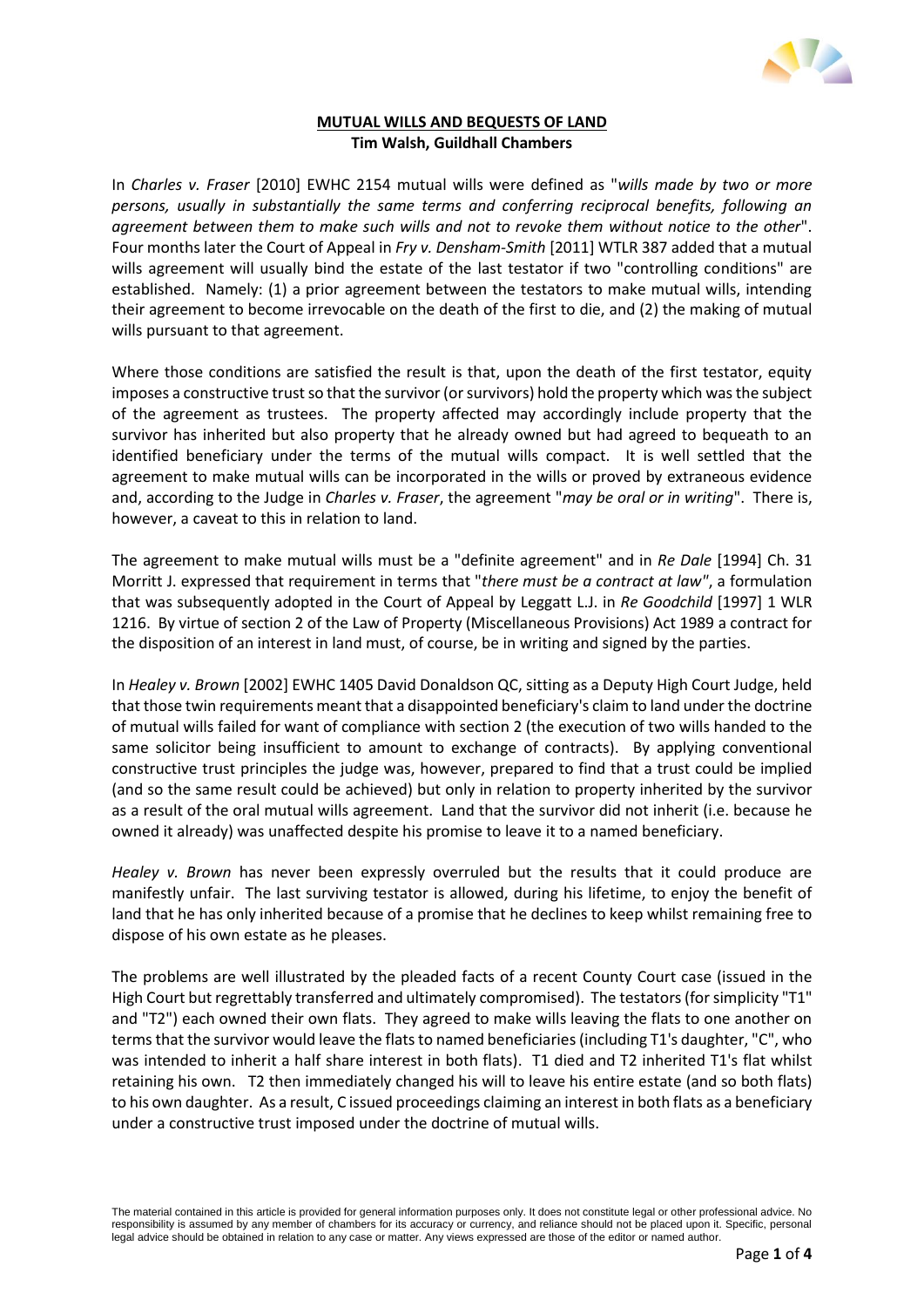

If the court was bound to follow *Healey v. Brown* then C's claim to a half share in T1's flat could still succeed but, T2 argued, the claim to an interest in T2's flat failed because there was no section 2 compliant written contract.

The purpose of this article is to explain why *Healey v. Brown* was wrongly decided and, with all due deference to the reasoning of the Judge in *Healey*, is bound to be overruled. Until then, there are also reasonable bases for contending that *Healey v. Brown* should not be followed and can be distinguished in most circumstances.

## *Why Healey v. Brown is wrong*

There are at least three reasons why *Healey v. Brown* is fundamentally wrong in not extending the imposition of a constructive trust to all of the land of the survivor (rather than simply inherited land).

First, the cornerstone of the Judge's reasoning, drawing on *Re Goodchild,* was that the doctrine of mutual wills was "anchored in contract". However, if one reviews the authorities to find the genesis of that requirement it is plain that the condition that there should be a contract at law is a requirement that there should be a distinct agreement against revocation of the mutual wills rather than a mere common understanding as to the wills' contents. That was the issue with which the Court of Appeal were concerned in *Re Goodchild*. Moreover, the authorities referred to in support of the requirement for a contract in both *Re Dale* and *Re Goodchild* were *Re Cleaver* [1981] 2 All ER 1018 (the first modern English authority on mutual wills) and the Privy Council decision in *Gray v. Perpetual Trustee Co. Ltd.*  [1928] AC 391. Neither of those decisions established that there should be an enforceable contract for a mutual wills claim to succeed. What they decided was that there should be a definite or clear agreement. As the Court of Appeal of New Zealand observed in *Lewis v. Cotton* [2000] 3ITELR 447 *"A formal legal contract is not needed. A contract made without formality is enough"*. That being so, it is regrettable that the authorities have cast the requirement for a definite agreement in terms of a "contract".

Secondly, and allied to the foregoing, is the fact that mutual wills claims are never brought by the dead testator or his estate, they are brought by the intended beneficiaries who were never privy to the mutual wills agreement anyway. A mutual wills claim has never been a claim in contract. As was stated in the leading Australian case of *Birmingham v. Renfrew* (1957) 57 CLR 666: *"It is the constructive trust and not the contract that they are entitled to enforce"*.

This was a point made forcefully in *Olins v. Walters* [2009] Ch 212 (the first Court of Appeal decision on mutual wills after *Healey v. Brown*). There, an appeal had been pursued on the basis that it was vital to know all of the terms of the contract for mutual wills and that, as such, the claim should have failed because of a lack of contractual certainty. Rejecting such claims, Mummery L.J. stressed that arguments based upon contractual principles *"do not accurately reflect the fundamental principles of mutual wills"*. This was because: "*The case for the existence of mutual wills does not involve making a contractual claim for specific performance or other relief. The claimant in a mutual wills case is not even a party to the contract and does not have to establish that he was"*. Mutual wills claims were not contractual claims but rather: *"Mutual wills provide an instance of a trust arising by operation of law to give effect to an express intention of the two testators"*.

That last point is significant because it stresses that mutual wills are not "anchored" in contract. Rather, they are anchored in equity and, more specifically, implied or constructive trusts. Section 2(5) of the Law of Property (Miscellaneous Provisions) Act 1989 expressly provides that nothing in section 2 affects the operation of such trusts.

The material contained in this article is provided for general information purposes only. It does not constitute legal or other professional advice. No responsibility is assumed by any member of chambers for its accuracy or currency, and reliance should not be placed upon it. Specific, personal legal advice should be obtained in relation to any case or matter. Any views expressed are those of the editor or named author.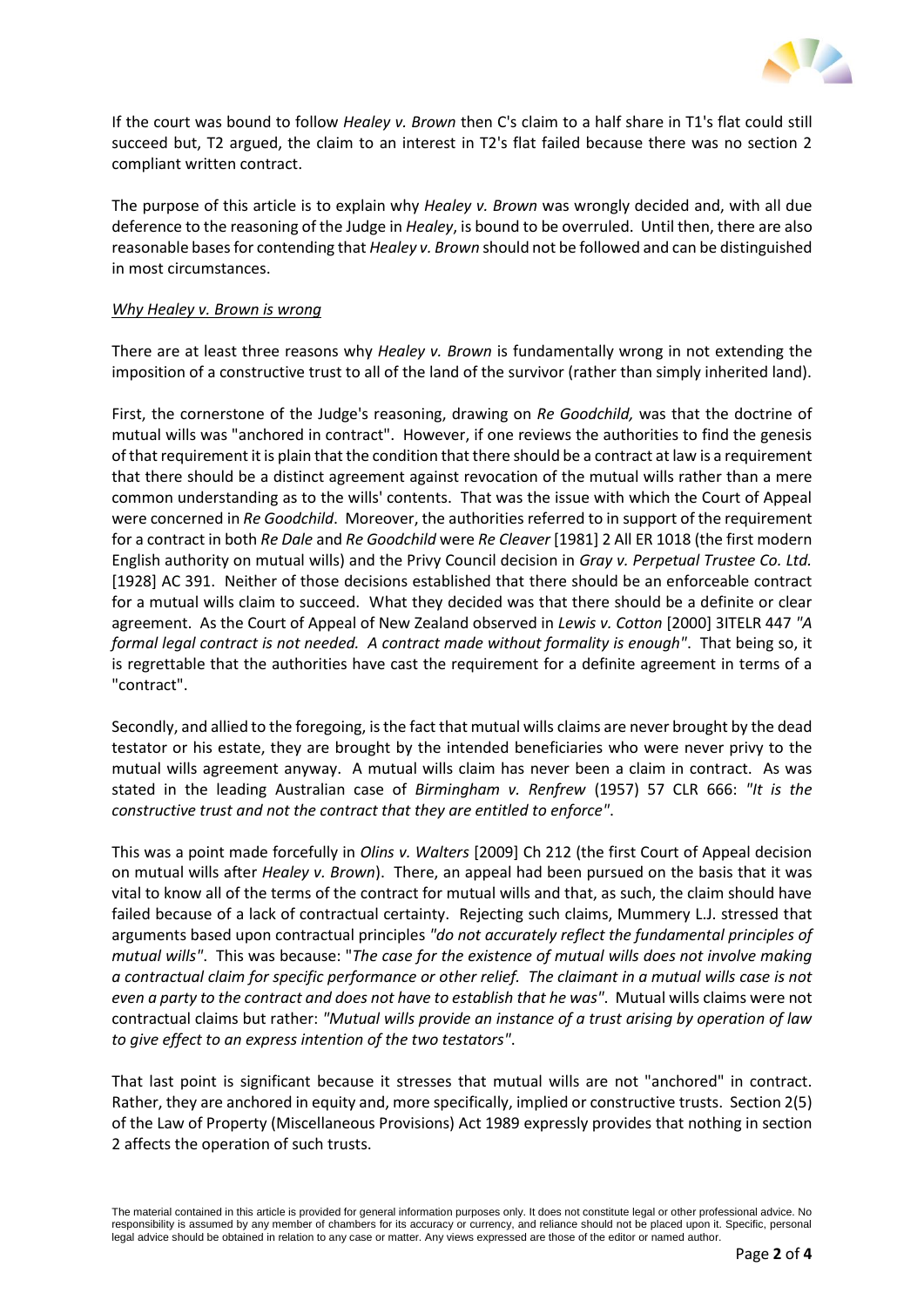

The third point is that the Deputy Judge in *Healey* overlooked the long-standing principle that equity does not allow statutes to be used as an instrument of fraud and so will impose a constructive trust over particular property to prevent the owner retaining exclusive beneficial ownership where this would be unconscionable (again, section 2(5) of the 1989 Act expressly preserves space for this principle to operate).

That this rule has been applied to mutual wills cases from the inception of the doctrine appears clear. Indeed, it is noteworthy that in *Healey* the judge drew on *Birmingham v. Renfrew* and indicated that the only reason why the New South Wales equivalent of the Statute of Frauds 1677 was not held to apply in that case was because the gift had involved the entirety of the testator's residuary estate. That is incorrect. In *Birmingham v. Renfrew* the leading judgment was given by Dixon J. and he drew heavily on *Hargrave's Juridical Arguments (1799)* in terms which noted with approval the following passage: *"So anxious do our courts of equity appear to have been in exacting the performance of such [mutual wills] compacts, that even verbal promises have had enforcement; the Statute of Frauds having been refined upon, to prevent the requisition of writing from operating; and entering into such engagements and then refusing to perform them having been classed, as a fraud upon the testator or other party influenced in his conduct by the particular promise"*. The Statute of Frauds was the predecessor provision, and in similar terms, to section 40 of the Law of Property Act 1925 which was in turn replaced by section 2 of the 1989 Act. Put shortly, from the outset of the doctrine the courts refused to allow non-compliance with any formal requirement for a written "contract" to defeat a claim.

Indeed, it is not without irony that it was Morritt J. in *Re Dale* (where, as noted above, reference was made to the need for a contract) who noted that the origin of the doctrine of mutual wills is the decision of Lord Camden L.C. in *Dufour v. Pereira* ((1769) 1 Dick. 419) before specifically drawing on the following passage of Lord Camden's judgment:

*"The instrument itself is the evidence of the agreement; and he, that dies first, does by his death carry the agreement on his part into execution. If the other then refuses, he is guilty of a fraud, can never unbind himself, and becomes a trustee of course. For no man shall deceive another to his prejudice. By engaging to do something that is in his power, he is made a trustee for the performance, and transmits that trust to those that claim under him. This court is never deceived by the form of instruments. The actions of men here are stripped of their legal clothing, and appear in their first naked simplicity. Good faith and conscience are the rules, by which every transaction is judged in this court; and there is not an instance to be found since the jurisdiction was established, where one man has ever been released from his engagement, after the other has performed his part."*

As the current editors of Underhill and Hayton observe, the first (and apparently only) case to depart from this principle is *Healey v. Brown* but in doing so the judge evidently overlooked these principles and the fact that, at its heart, the very purpose of the doctrine is directed at preventing fraud.

*Healey v. Brown* was wrong when it was decided but, even if there was room to argue otherwise, it can no longer stand following the Court of Appeal's reasoning in *Olins v. Walters* (as explained above).

## *Distinguishing Healey v. Brown*

The present editors of Lewin on Trusts acknowledge the decision in *Healey v. Brown* but hedge their bets somewhat by expressing the view that the law is "*not settled*". Similarly, the editors of Williams, Mortimer & Sunnucks "*respectfully suggest that [Healey v. Brown] may well be wrong"* such that "*another court may decide that s. 2 does not prevent the doctrine operating*".